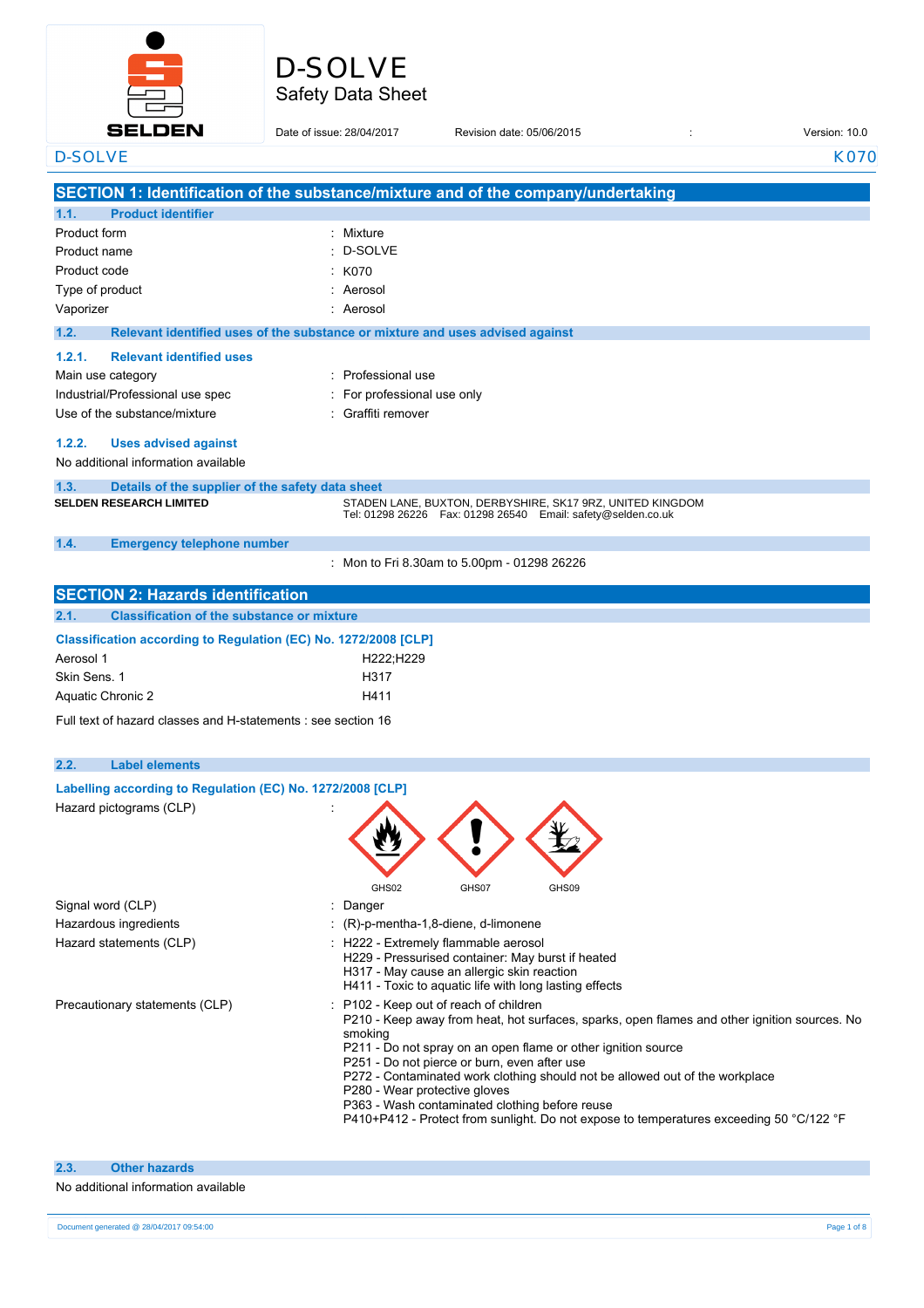## **SECTION 3: Composition/information on ingredients**

### **3.1. Substance**

#### Not applicable

#### **3.2. Mixture**

| <b>Name</b>                                                                         | <b>Product identifier</b>                                             | $\frac{9}{6}$ | <b>Classification according to</b><br>Directive 67/548/EEC | <b>Classification according to</b><br><b>Regulation (EC) No.</b><br>1272/2008 [CLP]                                 |
|-------------------------------------------------------------------------------------|-----------------------------------------------------------------------|---------------|------------------------------------------------------------|---------------------------------------------------------------------------------------------------------------------|
| propane<br>substance with national workplace exposure<br>$limit(s)$ (BE, DK, $IE$ ) | (CAS No) 74-98-6<br>(EC no) 200-827-9<br>(EC index no) 601-003-00-5   | $5 - 15$      | $F +: R12$                                                 | Flam. Gas 1, H220                                                                                                   |
| butane<br>substance with national workplace exposure<br>$limit(s)$ (BE, DK, GB, IE) | (CAS No) 106-97-8<br>(EC no) 203-448-7<br>(EC index no) 601-004-00-0  | $1 - 5$       | $F +: R12$                                                 | Flam, Gas 1, H220<br>Press, Gas                                                                                     |
| (R)-p-mentha-1,8-diene, d-limonene                                                  | (CAS No) 5989-27-5<br>(EC no) 227-813-5<br>(EC index no) 601-029-00-7 | $1 - 5$       | R <sub>10</sub><br>Xi: R38<br>R43<br>N: R50/53             | Flam. Liq. 3, H226<br>Skin Irrit. 2. H315<br>Skin Sens. 1, H317<br>Aquatic Acute 1, H400<br>Aquatic Chronic 1, H410 |
| isobutane<br>substance with national workplace exposure<br>$limit(s)$ (BE)          | (CAS No) 75-28-5<br>(EC no) 200-857-2<br>(EC index no) 601-004-00-0   | $1 - 5$       | $F +: R12$                                                 | Flam, Gas 1, H220<br>Press, Gas                                                                                     |

#### Full text of R- and H-statements: see section 16

| 4.1.<br><b>Description of first aid measures</b><br>: Get medical advice/attention if you feel unwell.<br>First-aid measures general<br>First-aid measures after inhalation<br>: Remove person to fresh air and keep comfortable for breathing.<br>First-aid measures after skin contact<br>: Wash with plenty of soap and water.<br>First-aid measures after eye contact<br>and easy to do. Continue rinsing. If eye irritation persists: Get medical advice/attention.<br>First-aid measures after ingestion<br>: Do NOT induce vomiting. Rinse mouth. Drink plenty of water. Get medical advice/attention.<br>Most important symptoms and effects, both acute and delayed<br>4.2.<br>: Not expected to present a significant hazard under anticipated conditions of normal use.<br>Symptoms/injuries<br>Symptoms/injuries after inhalation<br>: May cause respiratory irritation.<br>Symptoms/injuries after skin contact<br>: Repeated exposure may cause skin dryness or cracking.<br>Symptoms/injuries after eye contact<br>: Causes eye irritation.<br>Symptoms/injuries after ingestion<br>: May cause a light irritation of the linings of the mouth, throat, and gastrointestinal tract. | <b>SECTION 4: First aid measures</b> |                                                                                                  |
|----------------------------------------------------------------------------------------------------------------------------------------------------------------------------------------------------------------------------------------------------------------------------------------------------------------------------------------------------------------------------------------------------------------------------------------------------------------------------------------------------------------------------------------------------------------------------------------------------------------------------------------------------------------------------------------------------------------------------------------------------------------------------------------------------------------------------------------------------------------------------------------------------------------------------------------------------------------------------------------------------------------------------------------------------------------------------------------------------------------------------------------------------------------------------------------------------|--------------------------------------|--------------------------------------------------------------------------------------------------|
|                                                                                                                                                                                                                                                                                                                                                                                                                                                                                                                                                                                                                                                                                                                                                                                                                                                                                                                                                                                                                                                                                                                                                                                                    |                                      |                                                                                                  |
|                                                                                                                                                                                                                                                                                                                                                                                                                                                                                                                                                                                                                                                                                                                                                                                                                                                                                                                                                                                                                                                                                                                                                                                                    |                                      |                                                                                                  |
|                                                                                                                                                                                                                                                                                                                                                                                                                                                                                                                                                                                                                                                                                                                                                                                                                                                                                                                                                                                                                                                                                                                                                                                                    |                                      |                                                                                                  |
|                                                                                                                                                                                                                                                                                                                                                                                                                                                                                                                                                                                                                                                                                                                                                                                                                                                                                                                                                                                                                                                                                                                                                                                                    |                                      |                                                                                                  |
|                                                                                                                                                                                                                                                                                                                                                                                                                                                                                                                                                                                                                                                                                                                                                                                                                                                                                                                                                                                                                                                                                                                                                                                                    |                                      | : IF IN EYES: Rinse cautiously with water for several minutes. Remove contact lenses, if present |
|                                                                                                                                                                                                                                                                                                                                                                                                                                                                                                                                                                                                                                                                                                                                                                                                                                                                                                                                                                                                                                                                                                                                                                                                    |                                      |                                                                                                  |
|                                                                                                                                                                                                                                                                                                                                                                                                                                                                                                                                                                                                                                                                                                                                                                                                                                                                                                                                                                                                                                                                                                                                                                                                    |                                      |                                                                                                  |
|                                                                                                                                                                                                                                                                                                                                                                                                                                                                                                                                                                                                                                                                                                                                                                                                                                                                                                                                                                                                                                                                                                                                                                                                    |                                      |                                                                                                  |
|                                                                                                                                                                                                                                                                                                                                                                                                                                                                                                                                                                                                                                                                                                                                                                                                                                                                                                                                                                                                                                                                                                                                                                                                    |                                      |                                                                                                  |
|                                                                                                                                                                                                                                                                                                                                                                                                                                                                                                                                                                                                                                                                                                                                                                                                                                                                                                                                                                                                                                                                                                                                                                                                    |                                      |                                                                                                  |
|                                                                                                                                                                                                                                                                                                                                                                                                                                                                                                                                                                                                                                                                                                                                                                                                                                                                                                                                                                                                                                                                                                                                                                                                    |                                      |                                                                                                  |
|                                                                                                                                                                                                                                                                                                                                                                                                                                                                                                                                                                                                                                                                                                                                                                                                                                                                                                                                                                                                                                                                                                                                                                                                    |                                      |                                                                                                  |

**4.3. Indication of any immediate medical attention and special treatment needed**

Treat symptomatically.

|             | <b>SECTION 5: Firefighting measures</b>                             |                                                          |
|-------------|---------------------------------------------------------------------|----------------------------------------------------------|
| 5.1.        | <b>Extinguishing media</b>                                          |                                                          |
|             | Suitable extinguishing media                                        | : Carbon dioxide. Dry powder. Foam.                      |
| 5.2.        | Special hazards arising from the substance or mixture               |                                                          |
| Fire hazard |                                                                     | Extremely flammable aerosol.                             |
|             | Explosion hazard                                                    | Explosion risk in case of fire.                          |
| 5.3.        | <b>Advice for firefighters</b>                                      |                                                          |
|             | Firefighting instructions                                           | : Use water spray or fog for cooling exposed containers. |
|             | <b>SECTION 6: Accidental release measures</b>                       |                                                          |
|             |                                                                     |                                                          |
| 6.1.        | Personal precautions, protective equipment and emergency procedures |                                                          |
|             | General measures                                                    | : Remove ignition sources.                               |
| 6.1.1.      | For non-emergency personnel                                         |                                                          |
|             | Emergency procedures                                                | Evacuate unnecessary personnel.                          |
| 6.1.2.      | For emergency responders                                            |                                                          |
|             | Protective equipment                                                | : Use personal protective equipment as required.         |
| 6.2.        | <b>Environmental precautions</b>                                    |                                                          |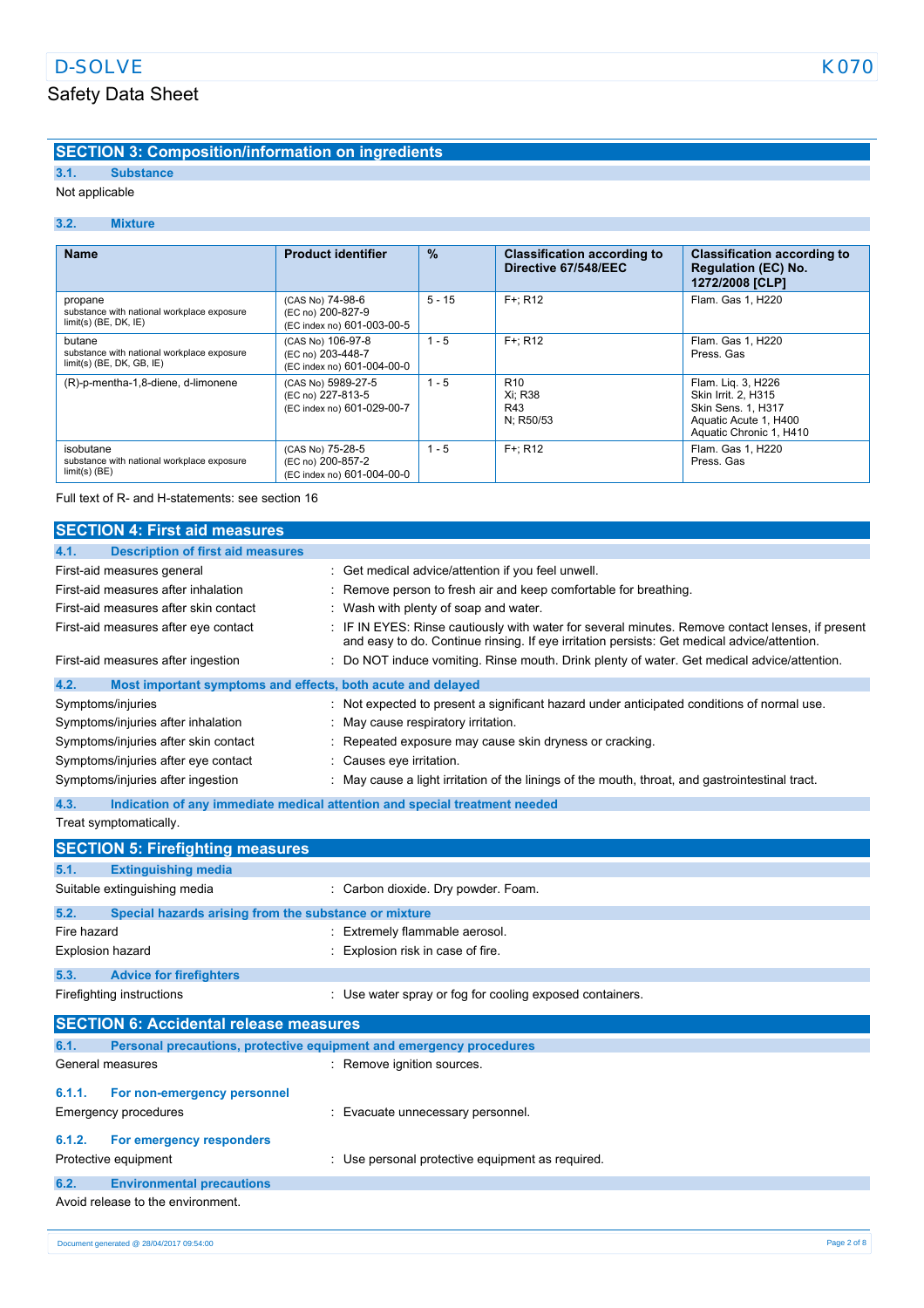| 6.3.               | Methods and material for containment and cleaning up         |                                                                                                                                      |
|--------------------|--------------------------------------------------------------|--------------------------------------------------------------------------------------------------------------------------------------|
| For containment    |                                                              | : Collect spillage.                                                                                                                  |
|                    | Methods for cleaning up                                      | : Soak up spills with inert solids, such as clay or diatomaceous earth as soon as possible.                                          |
| 6.4.               | <b>Reference to other sections</b>                           |                                                                                                                                      |
|                    |                                                              | For further information refer to section 8: "Exposure controls/personal protection". For further information refer to section 13.    |
|                    | <b>SECTION 7: Handling and storage</b>                       |                                                                                                                                      |
| 7.1.               | <b>Precautions for safe handling</b>                         |                                                                                                                                      |
|                    | Additional hazards when processed                            | : Pressurized container: Do not pierce or burn, even after use.                                                                      |
|                    | Precautions for safe handling                                | : Do not spray on an open flame or other ignition source.                                                                            |
| Hygiene measures   |                                                              | : Do not eat, drink or smoke when using this product.                                                                                |
| 7.2.               | Conditions for safe storage, including any incompatibilities |                                                                                                                                      |
|                    | <b>Technical measures</b>                                    | : Does not require any specific or particular technical measures.                                                                    |
| Storage conditions |                                                              | Keep away from ignition sources. Protect from sunlight. Do not expose to temperatures<br>exceeding 50 $^{\circ}$ C/122 $^{\circ}$ F. |
|                    | Incompatible products                                        | : Oxidizing agent. Strong acids. Strong bases.                                                                                       |
|                    | Incompatible materials                                       | : Direct sunlight. Heat sources. Sources of ignition.                                                                                |
|                    | Special rules on packaging                                   | : Keep only in original container.                                                                                                   |

#### **7.3. Specific end use(s)**

No additional information available

## **SECTION 8: Exposure controls/personal protection**

#### **8.1. Control parameters**

| propane (74-98-6)   |                                               |                                                                             |
|---------------------|-----------------------------------------------|-----------------------------------------------------------------------------|
| Belgium             | Limit value (ppm)                             | 1000 ppm                                                                    |
| Denmark             | Local name                                    | Propan                                                                      |
| Denmark             | Grænseværdie (langvarig) (mg/m <sup>3</sup> ) | 1800 mg/m <sup>3</sup>                                                      |
| Denmark             | Grænseværdie (langvarig) (ppm)                | 1000 ppm                                                                    |
| Ireland             | Local name                                    | Propane                                                                     |
| Ireland             | OEL (8 hours ref) (ppm)                       | 1000 ppm                                                                    |
| Ireland             | Notes (IE)                                    | Asphx                                                                       |
| isobutane (75-28-5) |                                               |                                                                             |
| Belgium             | Limit value (ppm)                             | 1000 ppm                                                                    |
| butane (106-97-8)   |                                               |                                                                             |
| Belgium             | Limit value $(mg/m3)$                         | 1928 mg/m <sup>3</sup>                                                      |
| Belgium             | Limit value (ppm)                             | 800 ppm                                                                     |
| Denmark             | Local name                                    | n-Butan                                                                     |
| Denmark             | Grænseværdie (langvarig) (mg/m <sup>3</sup> ) | 1200 mg/m <sup>3</sup>                                                      |
| Denmark             | Grænseværdie (langvarig) (ppm)                | 500 ppm                                                                     |
| Ireland             | Local name                                    | <b>Butane</b>                                                               |
| Ireland             | OEL (8 hours ref) (ppm)                       | 1000 ppm                                                                    |
| United Kingdom      | Local name                                    | <b>Butane</b>                                                               |
| United Kingdom      | WEL TWA (mg/m <sup>3</sup> )                  | 1450 mg/m <sup>3</sup>                                                      |
| United Kingdom      | WEL TWA (ppm)                                 | 600 ppm                                                                     |
| United Kingdom      | WEL STEL (mg/m <sup>3</sup> )                 | 1810 mg/m <sup>3</sup>                                                      |
| United Kingdom      | WEL STEL (ppm)                                | 750 ppm                                                                     |
| United Kingdom      | Remark (WEL)                                  | Carc, (only applies if Butane contains more than 0.1%<br>of buta-1,3-diene) |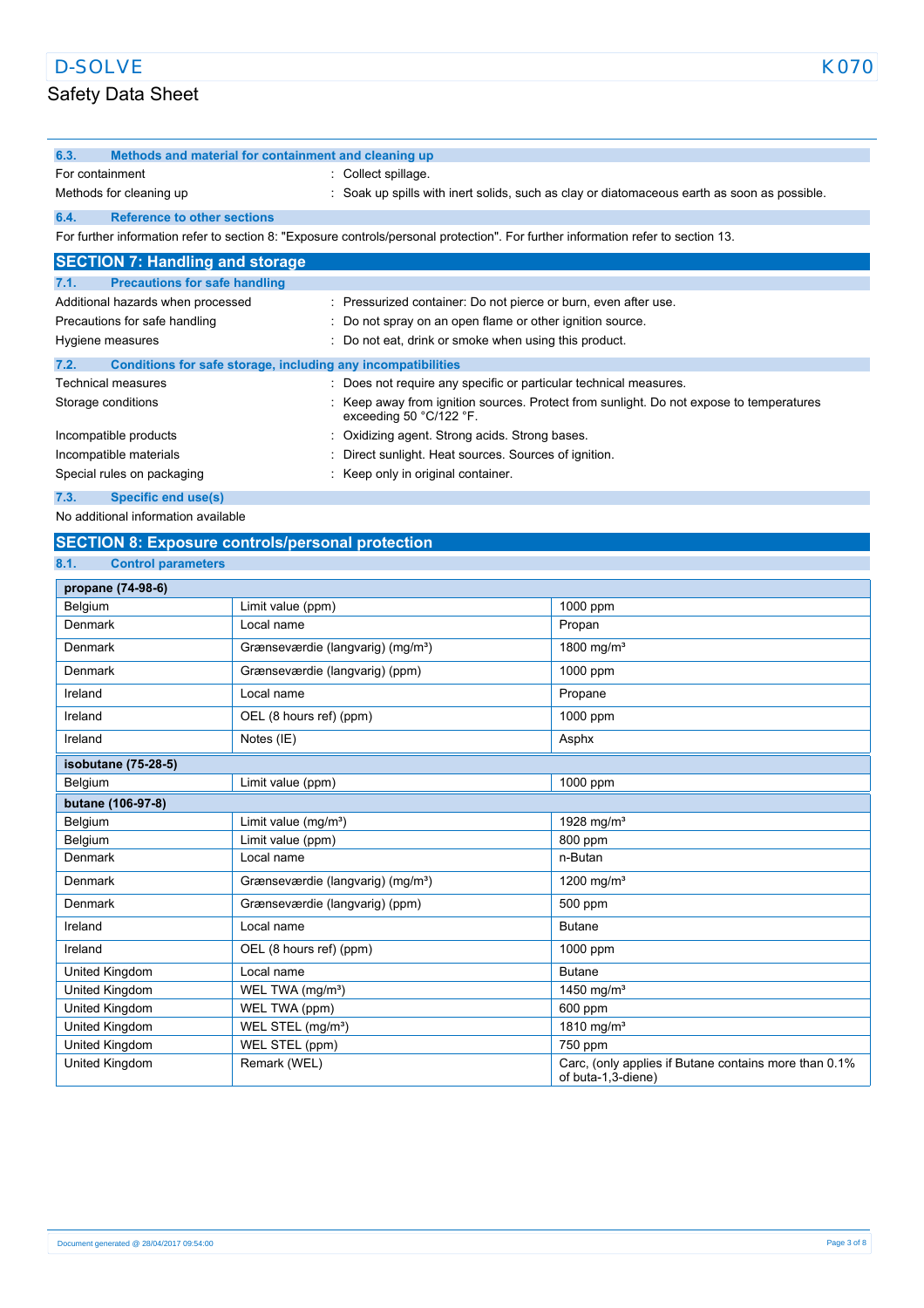#### **8.2. Exposure controls**

Materials for protective clothing : Not required for normal conditions of use

- Hand protection **in the set of the set of the set of the set of the set of the set of the set of the set of the set of the set of the set of the set of the set of the set of the set of the set of the set of the set of the**
- Eye protection **Exercise 1** 2012 : Not required for normal conditions of use
- Skin and body protection **interval in the CO** is Not required for normal conditions of use
- Respiratory protection **interval conditions** : Not required for normal conditions of use



| <b>SECTION 9: Physical and chemical properties</b>            |                   |
|---------------------------------------------------------------|-------------------|
| 9.1.<br>Information on basic physical and chemical properties |                   |
| Physical state                                                | Liquid            |
| Appearance                                                    | Aerosol.          |
| Colour                                                        | Colourless.       |
| Odour                                                         | characteristic.   |
| Odour threshold                                               | No data available |
| рH                                                            | No data available |
| Relative evaporation rate (butylacetate=1)                    | No data available |
| Melting point                                                 | No data available |
| Freezing point                                                | No data available |
| Boiling point                                                 | No data available |
| Flash point                                                   | No data available |
| Auto-ignition temperature                                     | No data available |
| Decomposition temperature                                     | No data available |
| Flammability (solid, gas)                                     | No data available |
| Vapour pressure                                               | No data available |
| Relative vapour density at 20 °C                              | No data available |
| Relative density                                              | 0.87              |
| Solubility                                                    | No data available |
| Log Pow                                                       | No data available |
| Viscosity, kinematic                                          | No data available |
| Viscosity, dynamic                                            | No data available |
| <b>Explosive properties</b>                                   | No data available |
| Oxidising properties                                          | No data available |
| <b>Explosive limits</b>                                       | No data available |
|                                                               |                   |

**9.2. Other information**

No additional information available

|       | <b>SECTION 10: Stability and reactivity</b> |
|-------|---------------------------------------------|
| 10.1. | <b>Reactivity</b>                           |
|       | Pressurised container: May burst if heated. |
| 10.2. | <b>Chemical stability</b>                   |
|       | Stable under normal conditions.             |
| 10.3. | <b>Possibility of hazardous reactions</b>   |
|       | No additional information available         |
| 10.4. | <b>Conditions to avoid</b>                  |
|       | Direct sunlight. Heat. Open flame.          |
| 10.5. | Incompatible materials                      |
|       | No additional information available         |
| 10.6. | <b>Hazardous decomposition products</b>     |
|       | No additional information available         |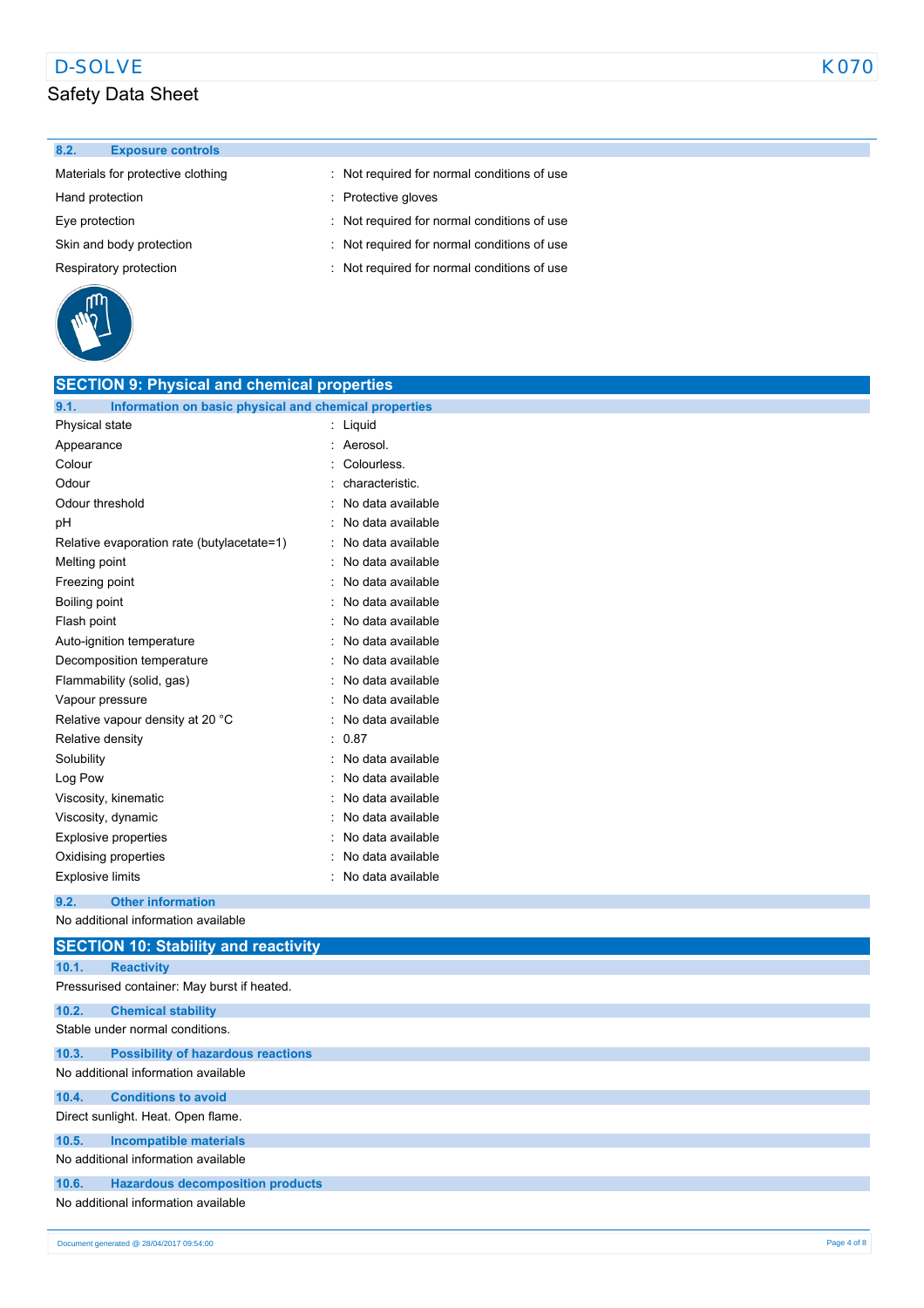| <b>SECTION 11: Toxicological information</b>       |                                                                     |
|----------------------------------------------------|---------------------------------------------------------------------|
| 11.1.<br>Information on toxicological effects      |                                                                     |
| Acute toxicity                                     | : Not classified                                                    |
| Skin corrosion/irritation                          | Not classified                                                      |
| Serious eye damage/irritation                      | Not classified                                                      |
| Respiratory or skin sensitisation                  | May cause an allergic skin reaction.                                |
| Germ cell mutagenicity                             | Not classified                                                      |
| Carcinogenicity                                    | Not classified                                                      |
| Reproductive toxicity                              | Not classified                                                      |
| Specific target organ toxicity (single exposure)   | Not classified                                                      |
| Specific target organ toxicity (repeated           | Not classified                                                      |
| exposure)                                          |                                                                     |
| Aspiration hazard                                  | Not classified                                                      |
| <b>D-SOLVE GRAFFITI REMOVER</b>                    |                                                                     |
| Vaporizer                                          | Aerosol                                                             |
| <b>SECTION 12: Ecological information</b>          |                                                                     |
|                                                    |                                                                     |
| 12.1.<br><b>Toxicity</b>                           |                                                                     |
| No additional information available                |                                                                     |
| 12.2.<br><b>Persistence and degradability</b>      |                                                                     |
| No additional information available                |                                                                     |
|                                                    |                                                                     |
| 12.3.<br><b>Bioaccumulative potential</b>          |                                                                     |
| No additional information available                |                                                                     |
| 12.4.<br><b>Mobility in soil</b>                   |                                                                     |
| No additional information available                |                                                                     |
| 12.5.<br><b>Results of PBT and vPvB assessment</b> |                                                                     |
| No additional information available                |                                                                     |
| <b>Other adverse effects</b><br>12.6.              |                                                                     |
| No additional information available                |                                                                     |
|                                                    |                                                                     |
| <b>SECTION 13: Disposal considerations</b>         |                                                                     |
| 13.1.<br><b>Waste treatment methods</b>            |                                                                     |
| Product/Packaging disposal recommendations<br>÷    | Do not pierce or burn, even after use.                              |
| <b>SECTION 14: Transport information</b>           |                                                                     |
| In accordance with ADR / RID / IMDG / IATA / ADN   |                                                                     |
|                                                    |                                                                     |
| 14.1.<br><b>UN number</b>                          |                                                                     |
| UN-No. (ADR)                                       | : 1950                                                              |
| UN-No. (IMDG)                                      | 1950                                                                |
| UN-No. (IATA)                                      | : 1950                                                              |
| 14.2.<br><b>UN proper shipping name</b>            |                                                                     |
| Proper Shipping Name (ADR)                         | : AEROSOLS                                                          |
| Proper Shipping Name (IMDG)                        | <b>AEROSOLS</b>                                                     |
| Proper Shipping Name (IATA)                        | : AEROSOLS, FLAMMABLE                                               |
| Transport document description (ADR)               | : UN 1950 AEROSOLS, 2.1, (D), ENVIRONMENTALLY HAZARDOUS             |
| Transport document description (IMDG)              | : UN 1950 AEROSOLS, 2.1, MARINE POLLUTANT/ENVIRONMENTALLY HAZARDOUS |
| 14.3.<br><b>Transport hazard class(es)</b>         |                                                                     |
| <b>ADR</b>                                         |                                                                     |
| Transport hazard class(es) (ADR)                   | $\therefore$ 2.1                                                    |
| Danger labels (ADR)                                | : 2.1                                                               |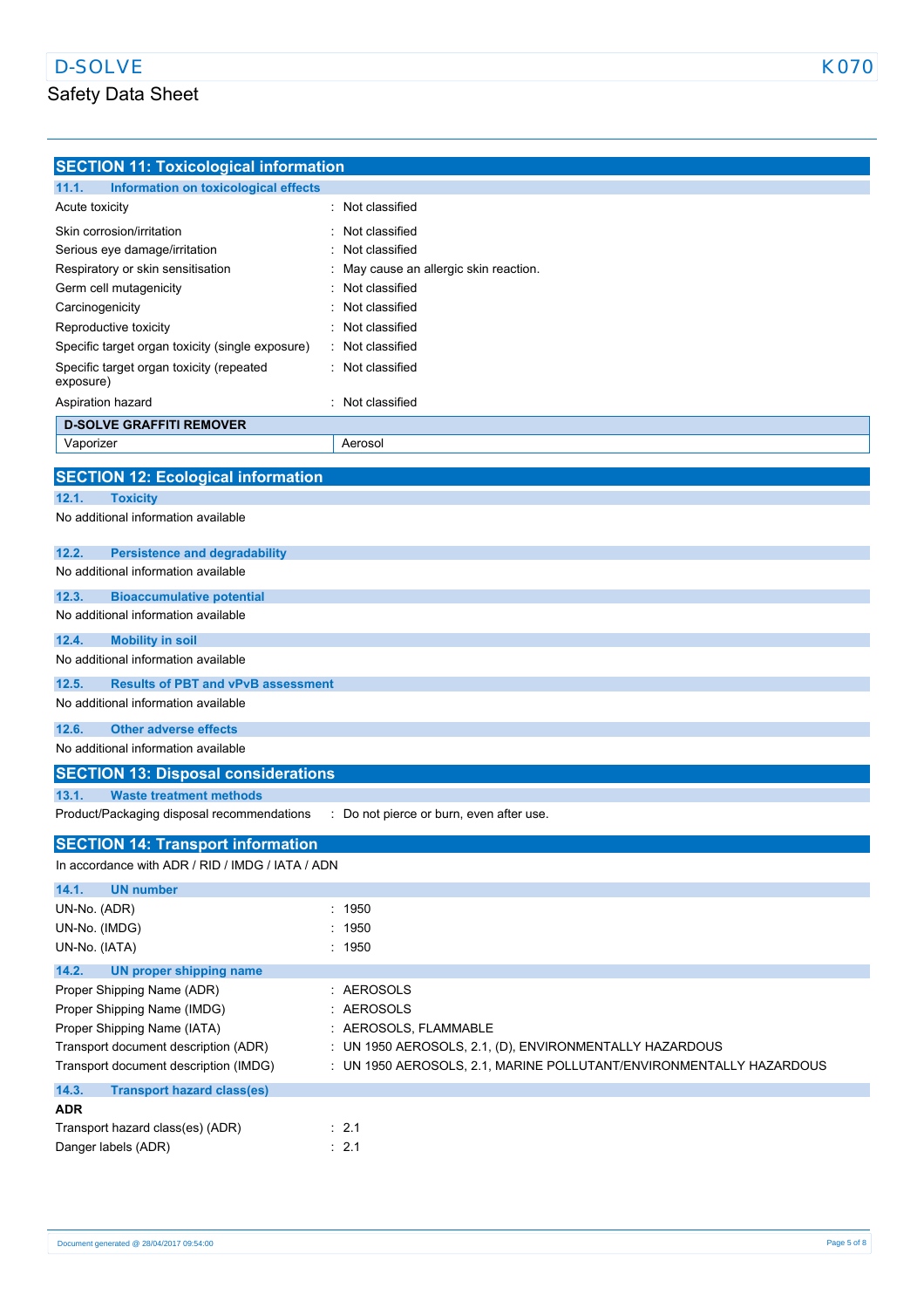## D-SOLVE And the set of the set of the set of the set of the set of the set of the set of the set of the set of the set of the set of the set of the set of the set of the set of the set of the set of the set of the set of t

## Safety Data Sheet

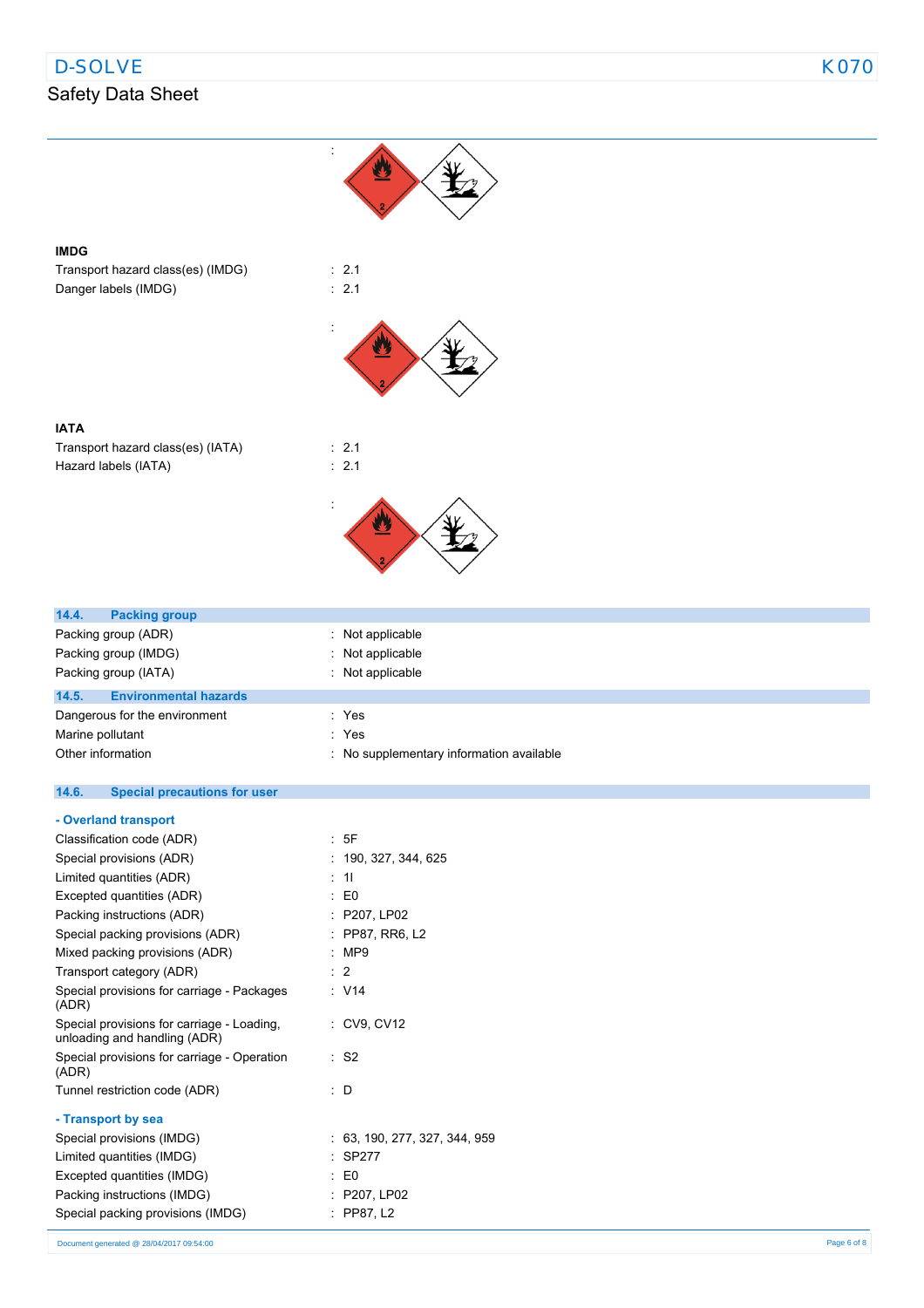| EmS-No. (Fire)                                                                       | : F-D                                                                                                     |
|--------------------------------------------------------------------------------------|-----------------------------------------------------------------------------------------------------------|
| EmS-No. (Spillage)                                                                   | : S-U                                                                                                     |
| Stowage category (IMDG)                                                              | : None                                                                                                    |
| - Air transport                                                                      |                                                                                                           |
| PCA Excepted quantities (IATA)                                                       | $\mathbf{E}$ = $\mathbf{E}$                                                                               |
| PCA Limited quantities (IATA)                                                        | : Y203                                                                                                    |
| PCA limited quantity max net quantity (IATA)                                         | : 30kgG                                                                                                   |
| PCA packing instructions (IATA)                                                      | : 203                                                                                                     |
| PCA max net quantity (IATA)                                                          | $: 75$ kg                                                                                                 |
| CAO packing instructions (IATA)                                                      | : 203                                                                                                     |
| CAO max net quantity (IATA)                                                          | $: 150$ kg                                                                                                |
| Special provisions (IATA)                                                            | $:$ A145, A167, A802                                                                                      |
| ERG code (IATA)                                                                      | : 10L                                                                                                     |
| 14.7.                                                                                | Transport in bulk according to Annex II of MARPOL 73/78 and the IBC Code                                  |
| IBC code                                                                             | : Not applicable.                                                                                         |
|                                                                                      |                                                                                                           |
| <b>SECTION 15: Regulatory information</b>                                            |                                                                                                           |
| 15.1.                                                                                | Safety, health and environmental regulations/legislation specific for the substance or mixture            |
| 15.1.1.<br><b>EU-Regulations</b>                                                     |                                                                                                           |
| Contains no REACH substances with Annex XVII restrictions                            |                                                                                                           |
| Contains no substance on the REACH candidate list                                    |                                                                                                           |
| Contains no REACH Annex XIV substances                                               |                                                                                                           |
|                                                                                      |                                                                                                           |
| 15.1.2.<br><b>National regulations</b>                                               |                                                                                                           |
|                                                                                      |                                                                                                           |
| Germany                                                                              |                                                                                                           |
| VwVwS Annex reference                                                                | : Water hazard class (WGK) 3, strongly hazardous to water (Classification according to VwVwS,<br>Annex 4) |
| 12th Ordinance Implementing the Federal                                              | : Is not subject of the 12. BlmSchV (Hazardous Incident Ordinance)                                        |
| Immission Control Act - 12. BlmSchV                                                  |                                                                                                           |
|                                                                                      |                                                                                                           |
| <b>Netherlands</b>                                                                   |                                                                                                           |
| SZW-lijst van kankerverwekkende stoffen                                              | : None of the components are listed                                                                       |
| SZW-lijst van mutagene stoffen                                                       | None of the components are listed                                                                         |
| NIET-limitatieve lijst van voor de voortplanting                                     | : None of the components are listed                                                                       |
| giftige stoffen - Borstvoeding                                                       |                                                                                                           |
| NIET-limitatieve lijst van voor de voortplanting<br>giftige stoffen - Vruchtbaarheid | : None of the components are listed                                                                       |
| NIET-limitatieve lijst van voor de voortplanting<br>giftige stoffen - Ontwikkeling   | : None of the components are listed                                                                       |
|                                                                                      |                                                                                                           |
| <b>Denmark</b>                                                                       |                                                                                                           |
| Recommendations Danish Regulation                                                    | : Young people below the age of 18 years are not allowed to use the product                               |
| 15.2.<br><b>Chemical safety assessment</b>                                           |                                                                                                           |

# No additional information available

## **SECTION 16: Other information**

#### Full text of R-, H- and EUH-statements:

| Aerosol 1         | Aerosol, Category 1                                               |
|-------------------|-------------------------------------------------------------------|
| Aquatic Acute 1   | Hazardous to the aquatic environment - Acute Hazard, Category 1   |
| Aquatic Chronic 1 | Hazardous to the aquatic environment - Chronic Hazard, Category 1 |
| Aquatic Chronic 2 | Hazardous to the aquatic environment - Chronic Hazard, Category 2 |
| Flam, Gas 1       | Flammable gases, Category 1                                       |
| Flam. Lig. 3      | Flammable liquids, Category 3                                     |
| Press, Gas        | Gases under pressure                                              |
| Skin Irrit. 2     | Skin corrosion/irritation, Category 2                             |
| Skin Sens. 1      | Sensitisation - Skin, Category 1                                  |